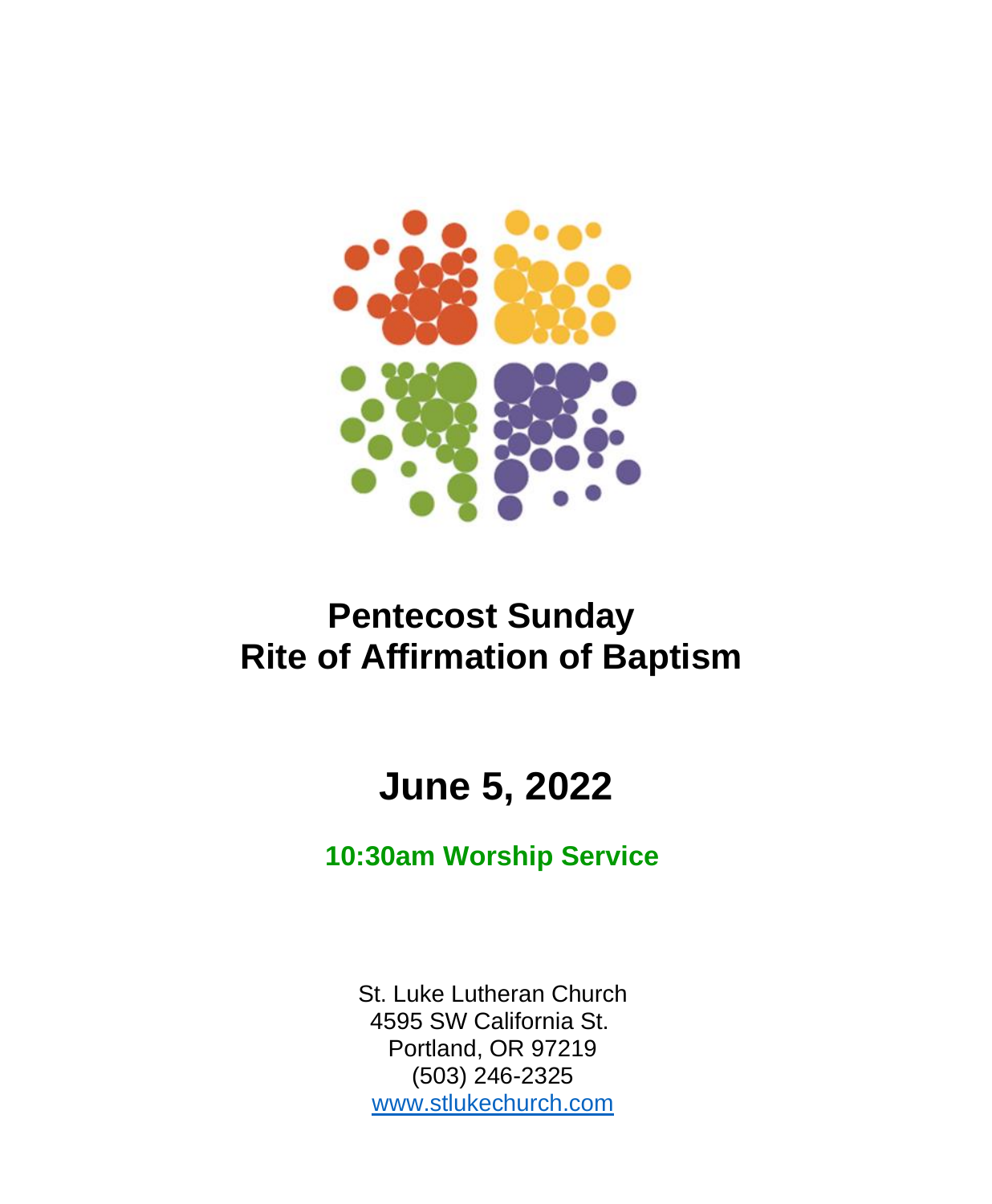## **Pentecost Sunday and Rite of Affirmation of Baptism**

### June 5, 2022 – 10:30am

| Prelude                                |                                    |                                              |                                                                                                                                                                                                                                                                                                     |
|----------------------------------------|------------------------------------|----------------------------------------------|-----------------------------------------------------------------------------------------------------------------------------------------------------------------------------------------------------------------------------------------------------------------------------------------------------|
| Welcome & Greeting                     |                                    |                                              | Pr. Patti Welch                                                                                                                                                                                                                                                                                     |
| Pentecost Story: Acts 2:1-6,12-21      |                                    |                                              | Elise Moentmann, English<br>Susan Johnson, ASL                                                                                                                                                                                                                                                      |
| <b>Gathering Hymn</b>                  | "God of Tempest, God of Whirlwind" |                                              | Red Hymnal #400                                                                                                                                                                                                                                                                                     |
| Prayer of the Day                      |                                    |                                              |                                                                                                                                                                                                                                                                                                     |
|                                        |                                    | Holy Spirit, one God, now and forever. Amen. | God our creator, the resurrection of your Son offers life to all the peoples of earth. By your<br>Holy Spirit, kindle in us the fire of your love, empowering our lives for service and our tongues<br>for praise, through Jesus Christ, our Savior and Lord, who lives and reigns with you and the |
| <b>Confirmands' Scripture Passages</b> |                                    |                                              |                                                                                                                                                                                                                                                                                                     |
| Solo                                   | "Come Down, Lord"                  | by Stan Pethel                               | Kristin LeMon, solo<br>Howard Sonstegard, piano                                                                                                                                                                                                                                                     |
| Romans 8:14-17                         |                                    |                                              | Urah Boka, Shona                                                                                                                                                                                                                                                                                    |
| <b>Statements of Faith</b>             |                                    |                                              |                                                                                                                                                                                                                                                                                                     |
| <b>Gospel Acclamation</b>              |                                    | "Alleluia"                                   | Red Hymnal pg. 151                                                                                                                                                                                                                                                                                  |
| Gospel John 14:8-27                    |                                    |                                              |                                                                                                                                                                                                                                                                                                     |
| <b>Statements of Faith</b>             |                                    |                                              |                                                                                                                                                                                                                                                                                                     |
| Sermon                                 |                                    |                                              | Pr. Beth Brashear                                                                                                                                                                                                                                                                                   |
| <b>Statement of Faith</b>              |                                    |                                              |                                                                                                                                                                                                                                                                                                     |
| <b>Sermon Hymn</b>                     |                                    | "Gracious Spirit, Head our Pleading"         | Red Hymnal #401                                                                                                                                                                                                                                                                                     |
| Affirmation of Baptism                 |                                    |                                              | Red Hymnal pg. 234                                                                                                                                                                                                                                                                                  |
|                                        | and Stella Insalaco                |                                              | Presentation: Matthew Boka, Juliet Carpenter, Kai Cunningham-Parmeter, Oliver Deazley,                                                                                                                                                                                                              |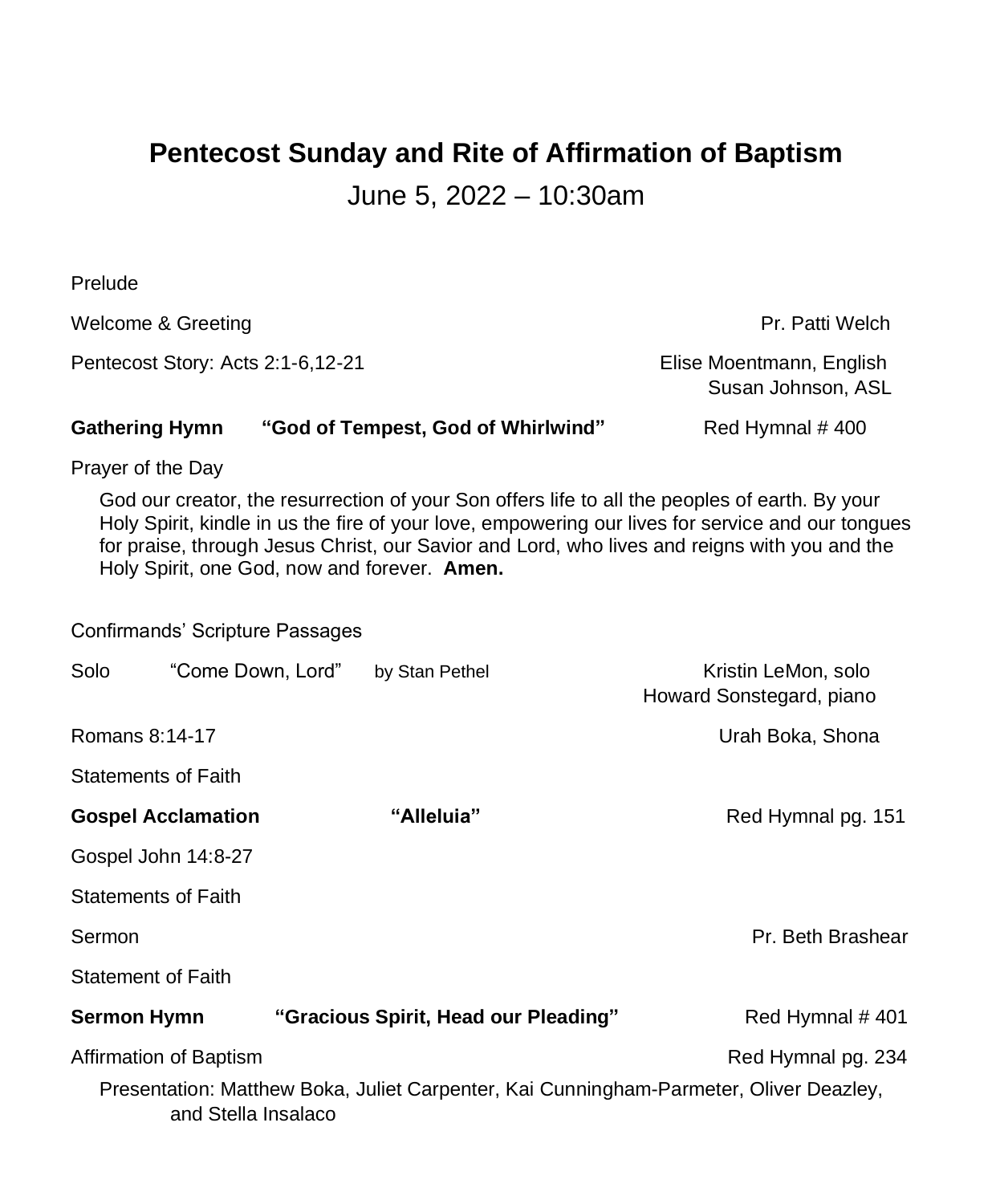Profession of Faith

Do you believe in God the Father? **I believe in God, the Father almighty, creator of heaven and earth.**

Do you believe in Jesus Christ, the Son of God?

**I believe in Jesus Christ, God's only Son, our Lord, who was conceived by the Holy Spirit, born of the virgin Mary, suffered under Pontius Pilate, was crucified, died, and was buried; he descended to the dead.**

**On the third day he rose again; he ascended into heaven, he is seated at the right hand of the Father, and he will come to judge the living and the dead.**

Do you believe in God the Holy Spirit?

**I believe in the Holy Spirit, the holy catholic Church, the communion of saints, the forgiveness of sins, the resurrection of the body, and the life everlasting.**

Affirmation of Faith

Prayers **Dean Gustafson, Prayer Leader Dean Gustafson, Prayer Leader** 

Laying on of Hands

Passing of the Peace

**Offering** 

Connect & Serve

Offertory "At the Table" by Josh Garrells Kendall Cunnigham-Parmeter, Kirstin Parmeter, and Tom Lynham

Offertory Prayer: Gracious God, you have poured out your Spirit upon all people and have filled us with all good things. May these gifts be a token of our lives being offered to you for the blessing of all of creation, through Christ our Lord. Amen.

Eucharistic Prayer & Words of Institution

Lord's Prayer

**Our Father in heaven, hallowed be your name, your kingdom come, your will be done, on earth as in heaven. Give us today our daily bread. Forgive us our sins as we forgive those who sin against us. Save us from the time of trial and deliver us from evil. For the kingdom, the power, and the glory are yours, now and forever. Amen.**

**Distribution** 

Distribution Hymns:

**Lamb of God Red Hymnal # 336 Spirit of Gentleness Red Hymnal # 396 Wade in the Water Red Hymnal # 459**